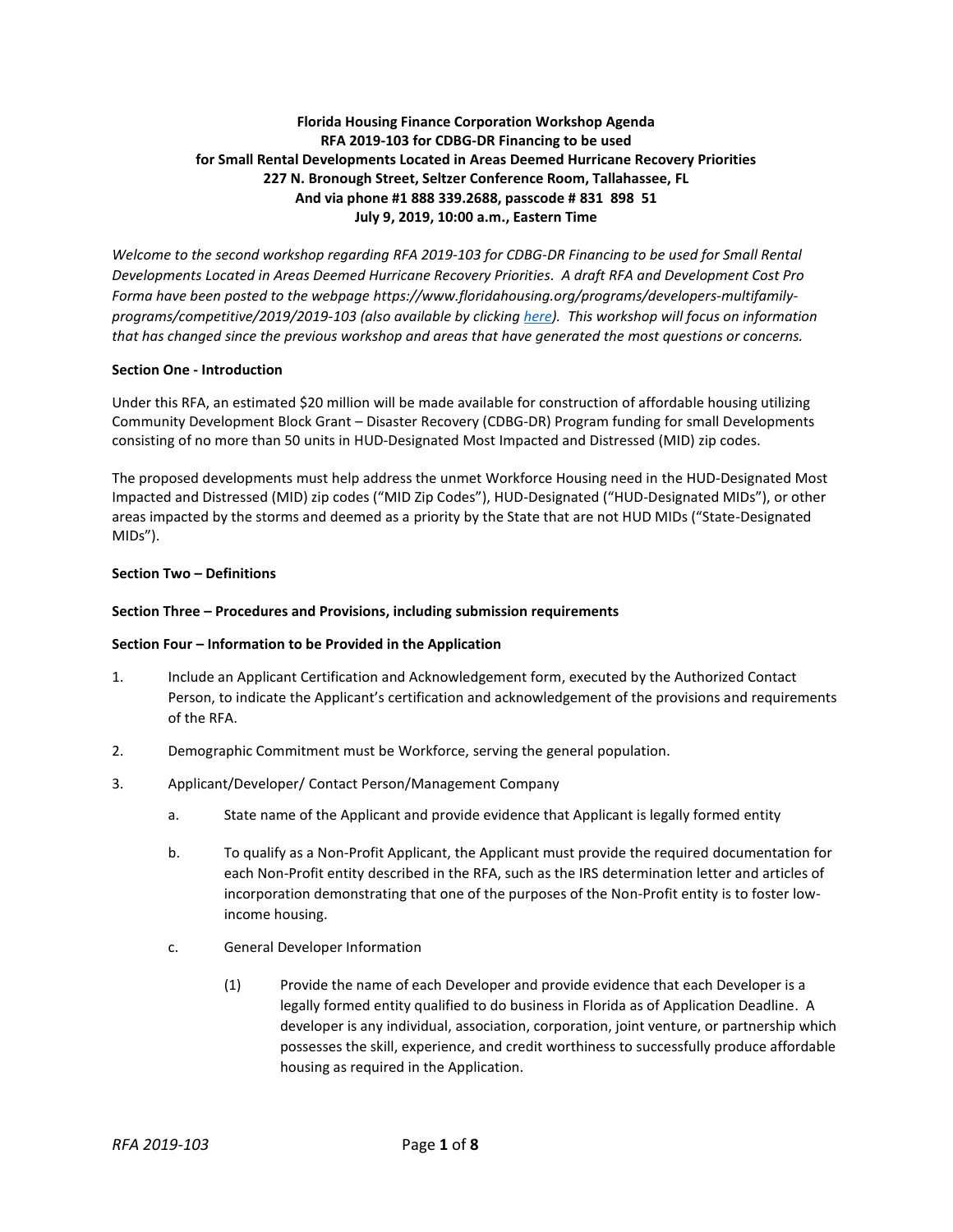- (2) Developer Experience Funding Preferences
	- (a) Previous Affordable Housing Experience Funding Preference

To qualify for this funding preference, at least one Principal of the Developer entity, or if more than one Developer entity, at least one Principal of at least one of the Developer entities, must demonstrate experience in the completion; (i.e., the certificate of occupancy has been issued for at least one building), of at least one affordable rental housing development consisting of a total number of units no less than 50 percent of the total number of units in the proposed Development.

(b) Federal Funding Experience Preference (tiebreaker in funding selection)

Applications will qualify for this funding preference if the Developer demonstrates at least one development that qualifies for the Affordable Housing Experience consists of at least eight total units that was financed with federal funding and required all federal programs such as Davis Bacon requirements and Environmental Review requirements.

c. Principal Disclosure Form for the Applicant and for each Developer (**5 points**)

To meet the submission requirements, the Applicant must upload the Principals of the Applicant and Developer(s) Disclosure Form ("Principals Disclosure Form").

## **A new Principal Disclosure Form has been created after the June 13, 2019 workshop.**

To accommodate the Applicant structures allowed in RFAs 2019-101, 2019-102, and 2019-103, a Principals of the Applicant and Developer(s) Disclosure form and corresponding Instructions have been created specifically for these RFAs requesting CDBG-DR funding. Principal Disclosure Form (Rev. 06-19). The CDBG-DR Principal Disclosure form and corresponding instructions can be found on the webpage [https://www.floridahousing.org/programs/developers-multifamily](https://www.floridahousing.org/programs/developers-multifamily-programs/competitive/2019/2019-103)[programs/competitive/2019/2019-103.](https://www.floridahousing.org/programs/developers-multifamily-programs/competitive/2019/2019-103)

Applications will earn 5 points by submitting a Principals Disclosure Form that was approved during the Advance Review Process. The Continuous Advance Review Process is now open.

- d. General Management Company
	- (1) Required for all Developments

Provide the name of the General Management Company for the Development.

(2) Required for Developments consisting of more than 25 units

Applicants must demonstrate that the listed Management Company has experience in the management of at least two affordable rental housing properties (i.e., properties funded through an affordable housing program such as Housing Credits, Tax-Exempt Bonds, HOME, SAIL, etc.), at least one of which consists of a total number of units no less than 50 percent of the total number of units in the proposed Development, for at least two years each.

e. Authorized Principal Representative / Operational Contact Person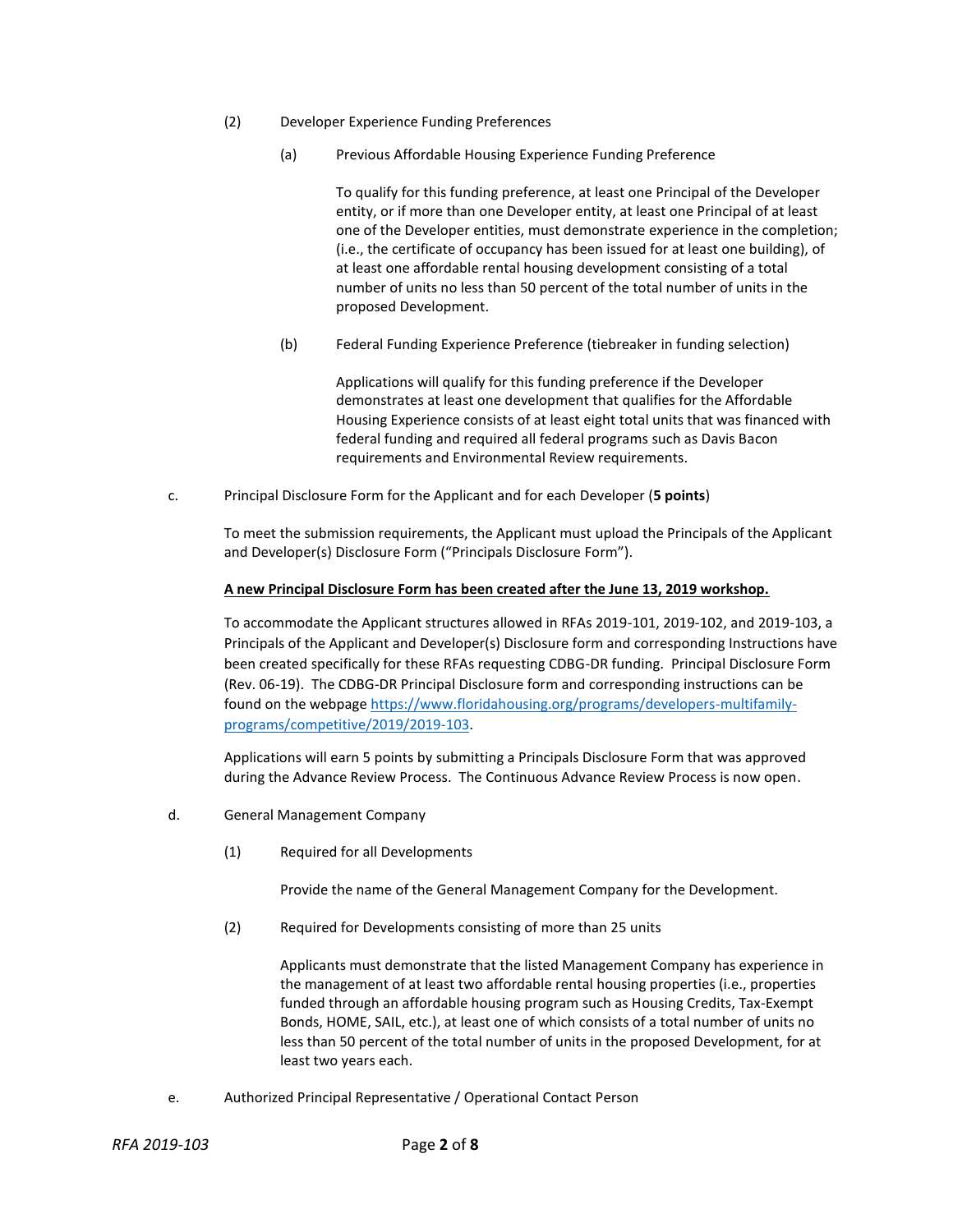### **4. General Proposed Development Information:**

- a. Development Name
- b. The Development Category must be new construction, with or without acquisition. All units must consist entirely of new construction units. Rehabilitation of existing units is not allowed. Demolition of current structures is allowed.
- c. Development Type (i.e., Single Family Homes including modular homes that are installed by certified contractors, Duplexes, Quadraplexes, or Garden Apartments (a building comprised of 1, 2 or 3 stories, with or without an elevator), and Mid-Rise (4, 5 or 6 stories).
- d. Resiliency Preference (tiebreaker in funding selection)
	- (1) Applications that select the Single Family Homes Development Type will automatically qualify for the Resiliency Preference.
	- (2) Applications that select any of the other Development Types will qualify for the Resiliency Preference by qualifying for "Enhanced Structural Systems Construction" or "ESS Construction". To qualify, the proposed Development must meet at least one of the specifications listed in the RFA.
- e. State whether construction has commenced as of Application Deadline. Note: If "Yes", all rules and regulations in 24 CFR Part 92, which includes cross-cutting Federal Regulations, will apply.

## **5. Location of the Development**

a. County

The following counties are HUD-Designated MIDs or State-Designated MIDs and are the only counties eligible for funding under this RFA:

Alachua; Baker; Bradford; Brevard; Broward; Charlotte; Citrus; Clay; Collier; Columbia; DeSoto; Dixie; Duval; Flagler; Gilchrist; Glades; Hamilton; Hardee; Hendry; Hernando; Highlands; Hillsborough; Indian River; Lafayette; Lake; Lee; Levy; Manatee; Marion; Martin; Miami-Dade; Nassau; Okeechobee; Orange; Osceola; Palm Beach; Pasco; Polk; Putnam; Saint Johns; Saint Lucie; Sarasota; Seminole; Sumter; Suwannee; Union; Volusia

- b. Provide the address of the entire proposed Development, including any Scattered Sites.
- c. All Applicants must provide latitude and longitude coordinates and, if applicable, each of the Scattered Sites, stated in decimal degrees, rounded to at least the sixth decimal place. Note: 30.443900, -84.283960 is an example of decimal degrees format, represented to six decimal places.
- d. Tier 1, Tier 2, Tier 3 and Tier 4

As further explained in the Funding Selection process, Tier 1 and Tier 2 Applications will be selected before any Tier 3 or Tier 4 Applications are selected and continue to be selected until either of the following occurs: funding is depleted or there are no eligible Tier 1 or Tier 2 Applications that can be fully funded.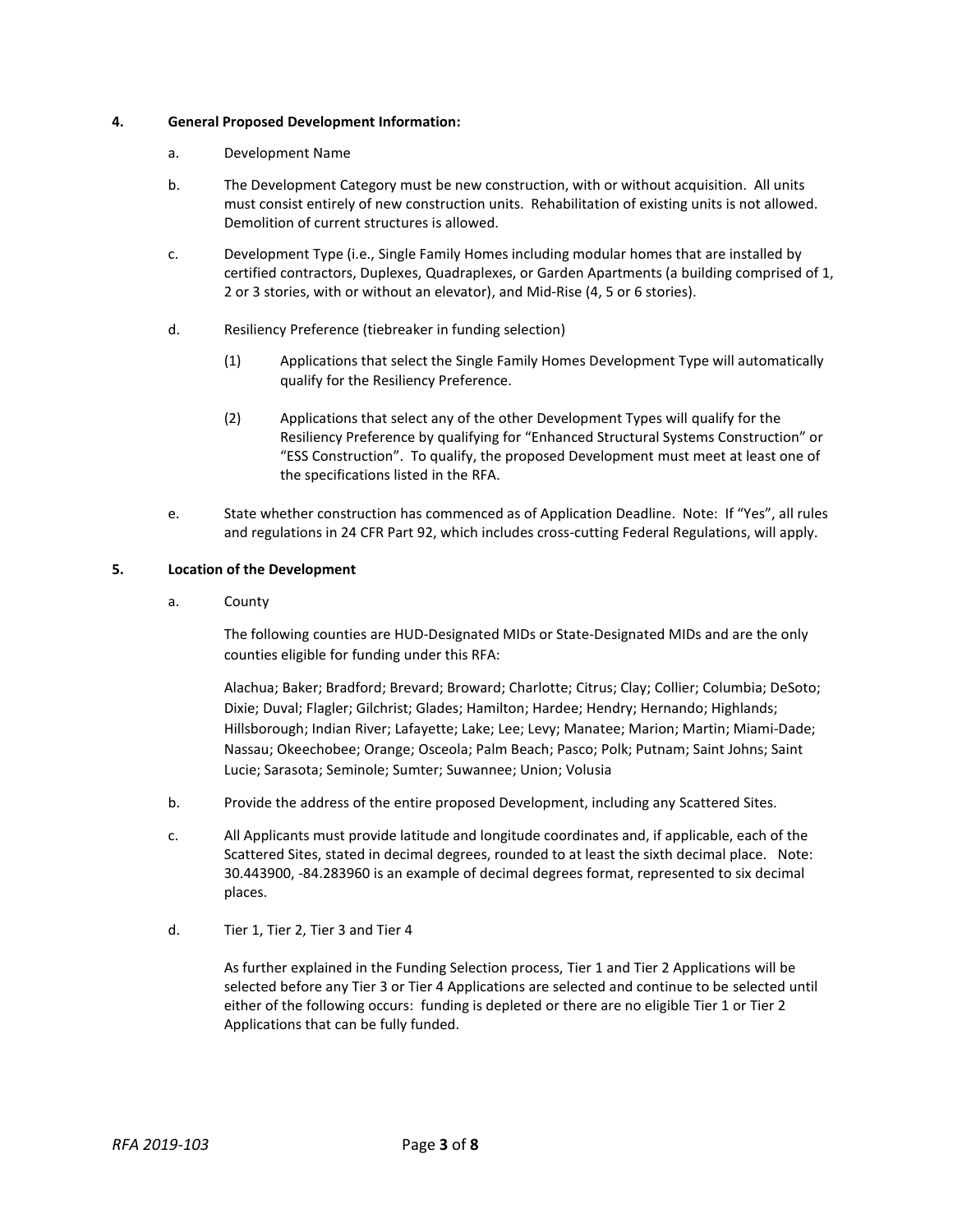### (1) Tier 1 Classification

To qualify as a Tier 1 Application, identify the MID Zip Codes in which the proposed Development is located:

| <b>Bradford County</b>  | 32091           |
|-------------------------|-----------------|
| Clay County             | 32068           |
| DeSoto County           | 34266           |
| <b>Flagler County</b>   | 32136           |
| <b>Hendry County</b>    | 33440 and 33935 |
| <b>Highlands County</b> | 33825 and 33870 |
| Pasco County            | 33523           |
| St. Johns County        | 32084 and 32145 |
| Seminole County         | 32771           |

(2) Tier 2 Classification

To qualify as a Tier 2 Application, the proposed Development must be located in a Rural Area in one of the following HUD-Designated MIDs:

Brevard; Broward; Clay; Collier; Duval; Hillsborough; Lee; Miami-Dade; Orange; Osceola; Palm Beach; Polk; Saint Lucie; Volusia

The process for demonstrating that the proposed Development is located in a Rural Area is outlined in f. below.

(3) Tier 3 Classification

To qualify as a Tier 3 Application, the proposed Development must be located in a Rural Area in one of the following State-Designated MIDs:

Alachua; Baker; Bradford; Charlotte; Citrus; Columbia; DeSoto; Dixie; Flagler; Gilchrist; Glades; Hamilton; Hardee; Hendry; Hernando; Highlands; Indian River; Lafayette; Lake; Levy; Manatee; Marion; Martin; Nassau; Okeechobee; Pasco; Putnam; Saint Johns; Sarasota; Seminole; Sumter; Suwannee; Union

The process for demonstrating that the proposed Development is located in a Rural Area is outlined in f. below.

(4) Tier 4 Classification

To qualify as a Tier 4 Application, the Application must meet both of the following criteria: (i) the Applicant, a Principal of the Applicant, or an instrumentality of the Applicant must be a Public Housing Authority, and (ii) the proposed Development must be located in a non-Rural Area in one of the following HUD or State-Designated MIDs:

Alachua; Baker; Bradford; Brevard; Broward; Charlotte; Citrus; Clay; Collier; Columbia; DeSoto; Dixie; Duval; Flagler; Gilchrist; Glades; Hamilton; Hardee; Hendry; Hernando; Highlands; Hillsborough; Indian River; Lafayette; Lake; Lee; Levy; Manatee; Marion; Martin; Miami-Dade; Nassau; Okeechobee; Orange; Osceola; Palm Beach; Pasco; Polk; Putnam; Saint Johns; Saint Lucie; Sarasota; Seminole; Sumter; Suwannee; Union; Volusia

e. Demonstration of Rural Area

If applying as a Tier 2 or Tier 3 Application, the Applicant must demonstrate that the proposed Development is located in an eligible Rural Area as defined by the United State Department of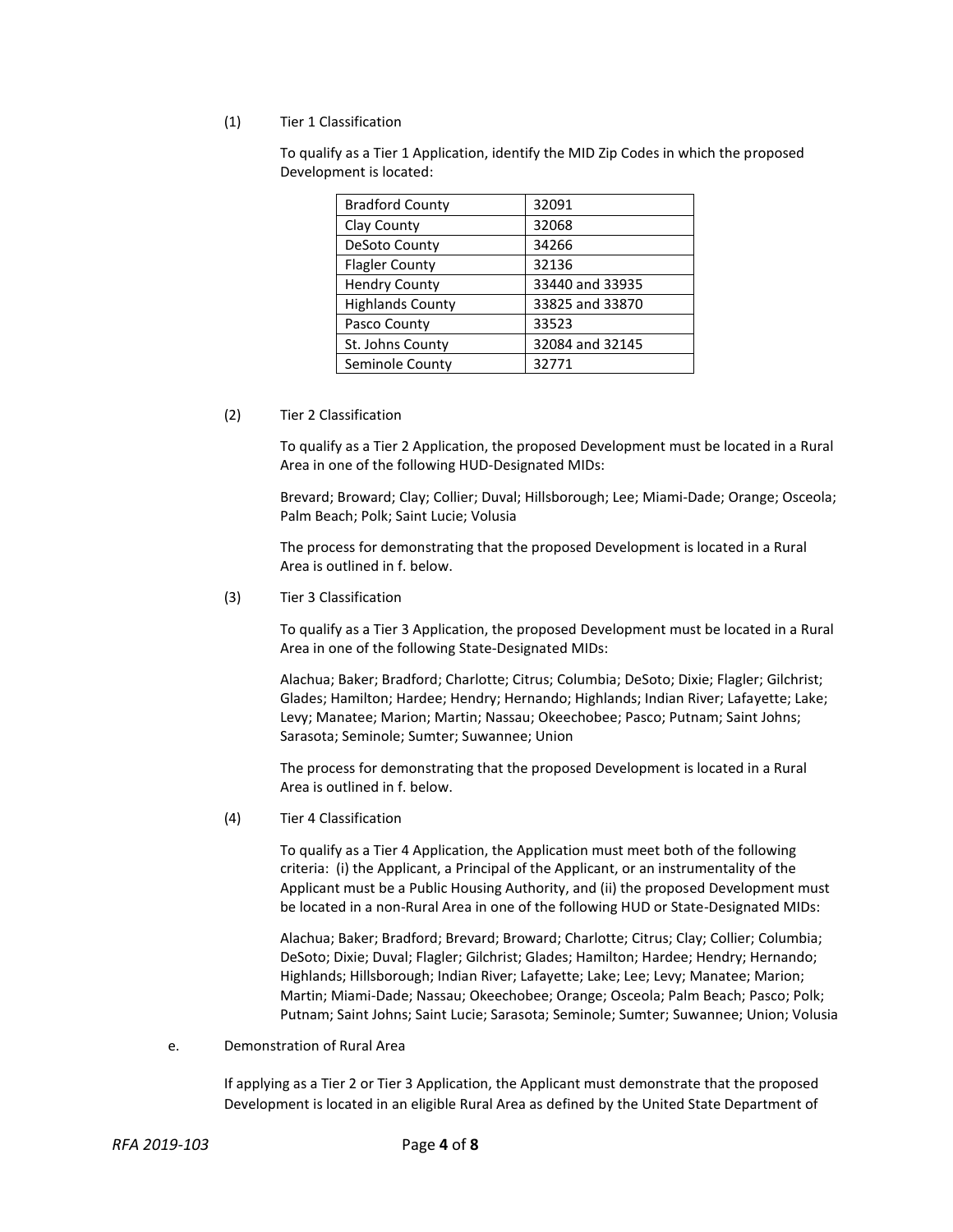Agriculture Rural Development (RD) by providing evidence confirming that the proposed Development is located in an RD-designated Rural Area. This evidence must be dated within six months of the Application Deadline from RD, and may be in the form of printed information from the RD website if the website recognizes and can confirm that the address of the proposed Development stated in Exhibit A and, if Scattered Sites, that all other addresses of the proposed Development are located in a Rural Area. The RD website can be found at http://eligibility.sc.egov.usda.gov/eligibility/welcomeAction.do (also accessible by clicking [here\)](http://eligibility.sc.egov.usda.gov/eligibility/welcomeAction.do). If confirmation of all sites of the proposed Development cannot be obtained through the above referenced website, the Applicant must provide a letter from RD confirming that all sites comprising the proposed Development are located in a Rural Area as of the Application Deadline. The Development's location within a Rural Area is subject to further verification in credit underwriting.

*Question for discussion: Should Applicants that qualify as Tier 4 with proposed Developments with 30 units or less and that are located in HUD-Designated MIDs be able to apply as Tier 2? Also, should Applicants that qualify as Tier 4 with proposed Developments with 30 units or less and that are located in State-Designated MIDs be able to apply as Tier 3? Note: This would eliminate Tier 4.*

### **6. Buildings and Number of Units**

- a. Proposed Developments must consist of a minimum of 10 total units. Proposed Development are limited to 50 units.
- b. The Applicant must complete the Unit Mix Chart listing the total number of bedrooms per unit, the total number of bathrooms per unit (including half-baths, if applicable), and the total number of units per bedroom type. Any zero (0) bedroom units must meet the definition of Zero Bedroom Unit.
- c. Affordability Set-Aside Commitments

100 percent of the total units must be set aside at or below 80 percent AMI. At least 10 percent of the total units must be set-aside at or below the appropriate AMI as Extremely Low-Income (ELI) Set-Aside Units. At least 50 percent of the ELI Set-Aside units (i.e., at least 5 percent of the total units) must be set aside as Link Units for Persons with Special Needs.

d. Compliance Period

The Compliance Period committed to in this section includes the units set aside for the Demographic Commitments made in this RFA, which includes the commitments for Link Units and ELI Households. An annual compliance monitoring fee will be charged for the first 50 years.

HUD affordability period of 20 years. Additionally, Florida Housing is adding 30 years of an extended affordability period to the HUD affordability period, for a total affordability period of 50 years.

e. The Applicant should state the total number of buildings with dwelling units in the proposed Development.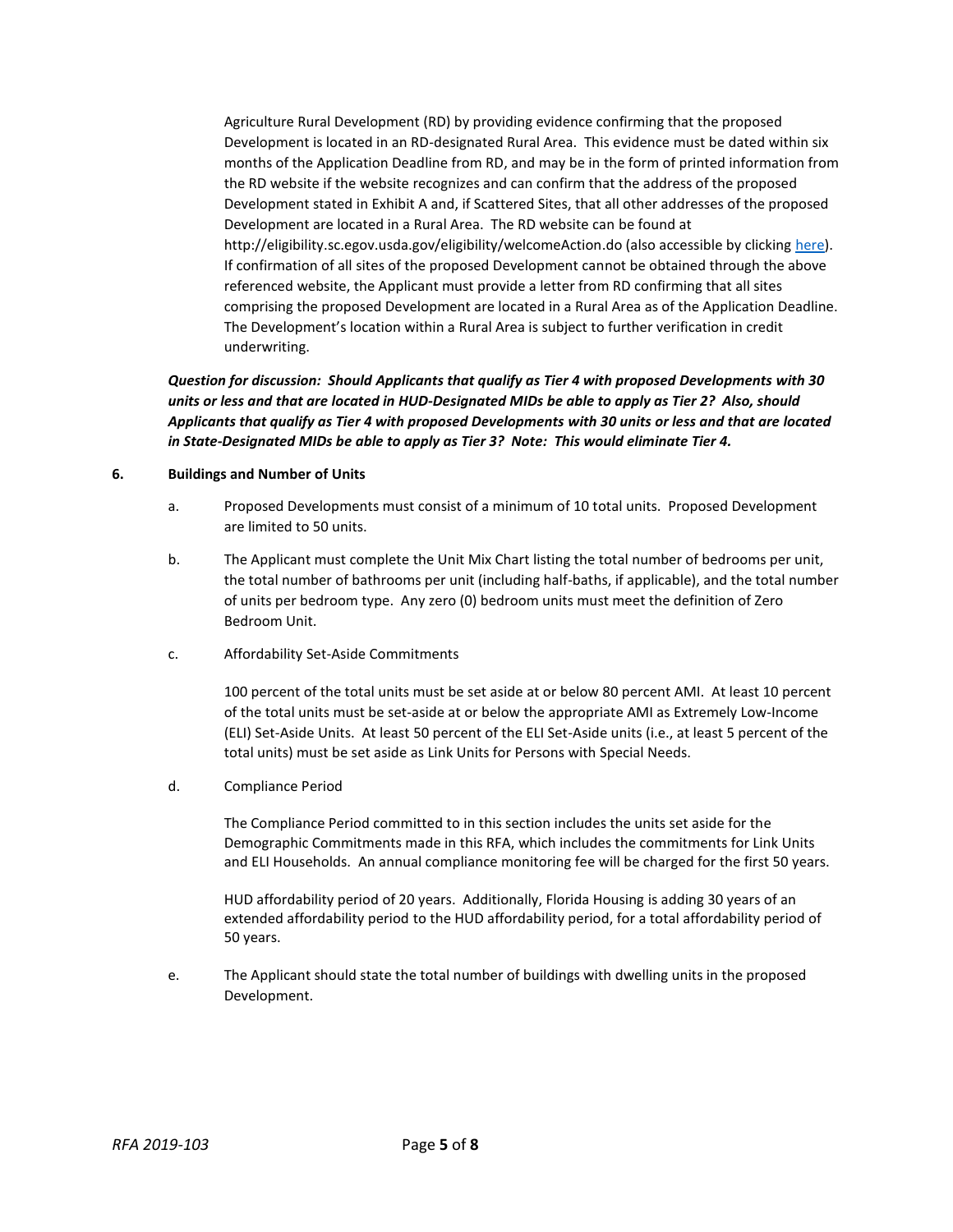### **7. Readiness to Proceed**

### a. Site Control

A Site Control form must be submitted and executed by the Authorized Principal Representative with documentation demonstrating site control. The form is provided on the Corporation's Website http://www.floridahousing.org/programs/developers-multifamilyprograms/competitive/2019/2018-103/forms-related-to-rfa-2019-103 (also accessible by clicking [here\)](http://www.floridahousing.org/programs/developers-multifamily-programs/competitive/2019/2018-103/forms-related-to-rfa-2019-103). The Applicant must demonstrate site control by providing one or more of the following:

- Eligible Contract
- Deed or Certificate of Title
- Lease
- b. Ability to Proceed (i.e., status of site/plat plan, appropriately zoned, availability of infrastructure (electricity, water, sewer and roads) – all as of Application Deadline). Applicants must provide the Ability to Proceed Verification forms (Form Rev. 08-18). To demonstrate infrastructure availability, the Applicant may provide a letter from the provider (that states the Development Location and dated within 12 months of the Application Deadline, and in the case of water and sewer, the number of units) in lieu of the form.

### **7. Uniform Relocation Act**

## **8. Required Design and Construction Features**

- a. Federal Requirements and State Building Code Requirements
- b. Required general features
- c. Accessibility, Adaptability, Universal Design and Visitability Features
- d. Required Green Building Features

\* After the June 13, 2019 workshop, Enterprise Green Communities was added as an option. The language now says:

Proposed Developments must achieve one of the following Green Building Certification programs: Leadership in Energy and Environmental Design (LEED); Florida Green Building Coalition (FGBC); Enterprise Green Communities; or ICC 700 National Green Building Standard (NGBS).

A question has also been added to Exhibit A that asks which certification program will be achieved.

#### **9. Resident Programs**

For proposed Developments that consist of up to 25 units, at least one of the resident programs is selected, but this may be off-site if accommodations are made so that residents can attend. For all proposed Developments that consist of more than 25 units, it is a Mandatory requirement that at least two of the resident programs are selected and offered on-site. The eligible resident programs which may be selected are as follows: After School Program for Children, Literacy Training, Employment Assistance Program, Family Support Coordinator, or Financial Management Program.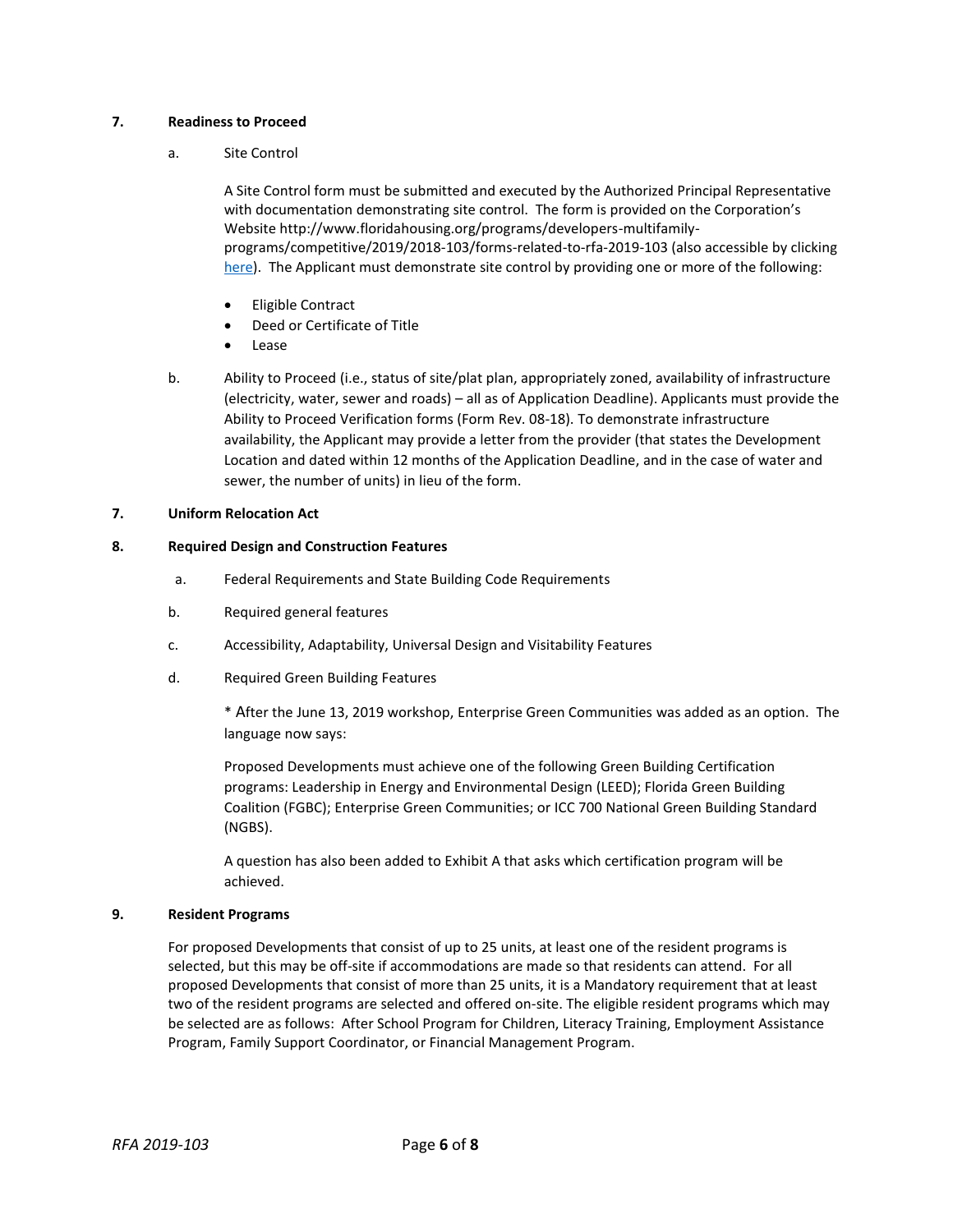## **10. Funding**

a. The maximum Request Amount is limited to the lesser of the per unit Rental FHFC Subsidy Limit for the applicable county or \$5 million. The Rental FHFC Subsidy Limits chart is provided below:

|                                                                                                                                                                                                                                                                                                                                                                                    | <b>HUD Subsidy Limit</b> |           |           |           |           |  |
|------------------------------------------------------------------------------------------------------------------------------------------------------------------------------------------------------------------------------------------------------------------------------------------------------------------------------------------------------------------------------------|--------------------------|-----------|-----------|-----------|-----------|--|
| County                                                                                                                                                                                                                                                                                                                                                                             | 0 Bedroom                | 1 Bedroom | 2 Bedroom | 3 Bedroom | 4 Bedroom |  |
| Alachua, Dixie, Gilchrist, Hamilton,<br>Lafayette, Levy, Marion, Putnam,<br>Suwannee                                                                                                                                                                                                                                                                                               | \$139,149                | \$158,368 | \$192,575 | \$249,130 | \$266,417 |  |
| Baker, Bradford, Brevard, Broward,<br>Charlotte, Citrus, Clay, Collier, Columbia,<br>DeSoto, Duval, Flagler, Glades, Hardee,<br>Hendry, Hernando, Highlands,<br>Hillsborough, Indian River, Lake, Lee,<br>Manatee, Martin, Miami-Dade, Nassau,<br>Okeechobee, Orange, Osceola, Palm Beach,<br>Pasco, Polk, Saint Johns, Saint Lucie,<br>Sarasota, Seminole, Sumter, Union, Volusia | \$141,088                | \$161,738 | \$196,672 | \$254,431 | \$272,085 |  |

- b. Additional funding sources must be demonstrated if Applicant's total development cost per unit exceeds the CDBG-DR maximum subsidy limit.
- c. Developer Fee for this RFA is based on 16% of Development Cost.

#### **11. Ranking and Funding Selection:**

- a. Eligibility Requirements
- b. Sorting Order

All Tier 1 and Tier 2 Applications will be grouped together and then sorted together using the following sorting criteria. Then, all Tier 3 and Tier 4 Applications will be grouped together and then sorted together using the following sorting criteria.

- \*(1) First, by the Tier Level, with Tier 1 Applications receiving the highest preference;
- (2) Next, by the points achieved;
- (3) Next, by the Resiliency Preference outlined in Section Four, A.4.d;
- (4) Next, by the Affordable Housing Experience Preference outlined in Section Four, A.3.b.(3);
- (5) Next, by the Federal Funding Experience Preference outlined in Section Four, A.3.b.(4);
- (6) Next, by the Application's CDBG-DR Development Funding Request Amount per Unit;
- (7) By the Application's eligibility for the Florida Job Creation Funding Preference which is outlined in Item 2 of Exhibit C of the RFA;
- (8) Finally, by lottery number, with Applications that have a lower lottery number listed above Applications with a higher lottery number.